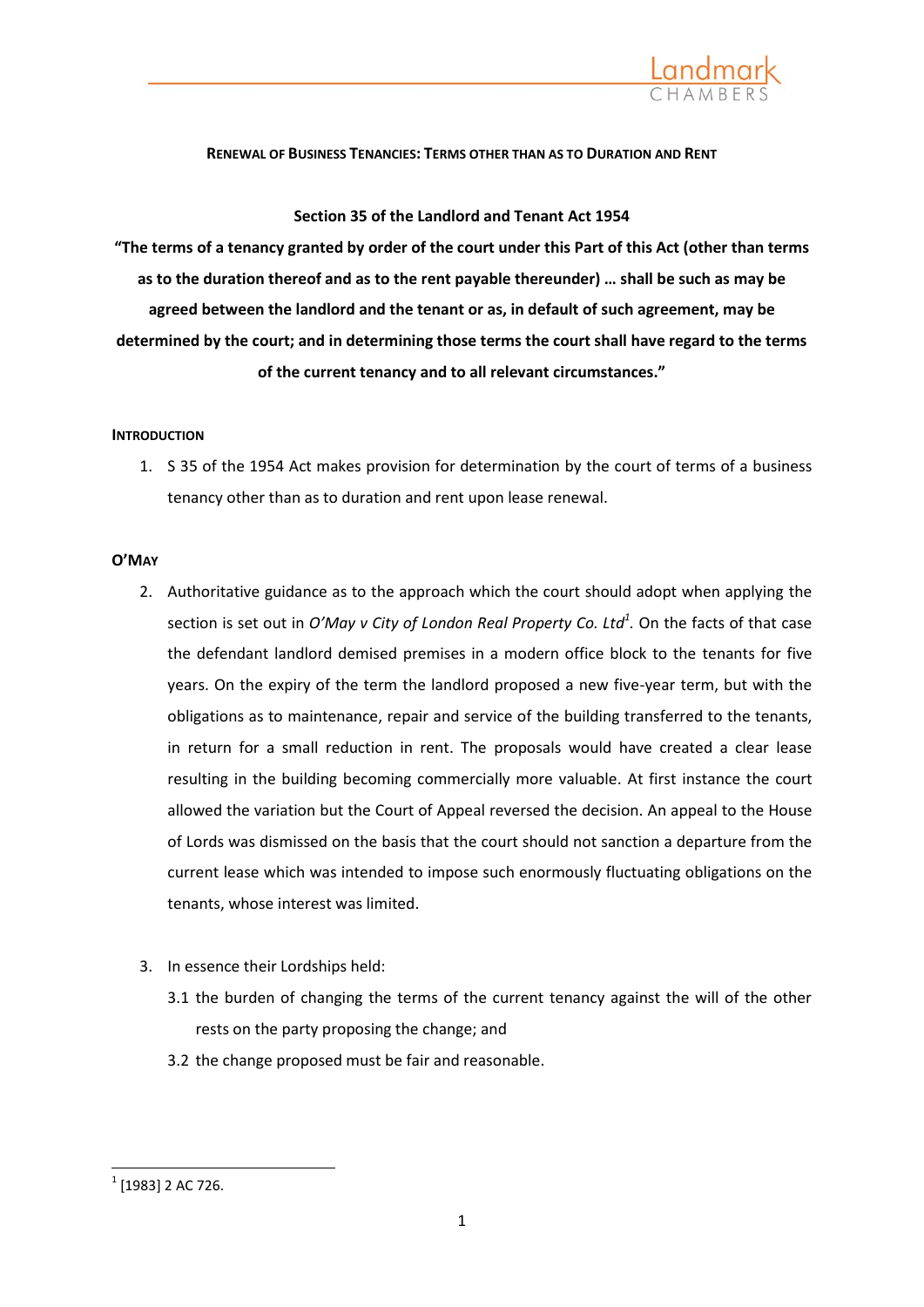4. The dicta of Lord Hailsham and Lord Wilberforce are worth setting out in full. After citing [sections 34 \(determination of the rent payable under a new tenancy\) and 35](http://login.westlaw.co.uk/maf/wluk/app/document?src=doc&linktype=ref&&context=4&crumb-action=replace&docguid=I6A357F00E44811DA8D70A0E70A78ED65) of the 1954 Act, Lord Hailsham said this<sup>2</sup>:

*"From these sections I deduce three general propositions. (1) It is clear from [section 34](http://login.westlaw.co.uk/maf/wluk/app/document?src=doc&linktype=ref&&context=4&crumb-action=replace&docguid=I6A357F00E44811DA8D70A0E70A78ED65) that, in contrast to the enactments relating to residential property, Parliament did not intend, apart from certain limitations to protect the tenant from the operation of market forces in the determination of rent. (2) In contrast to the determination of rent, it is the court and not the market forces which, with one vital qualification, has an almost complete discretion as to the other terms of the tenancy (which, of course in turn must exercise a decisive influence on the market rent to be ascertained unde[r section 34](http://login.westlaw.co.uk/maf/wluk/app/document?src=doc&linktype=ref&&context=4&crumb-action=replace&docguid=I6A357F00E44811DA8D70A0E70A78ED65) ). And (3) in deciding the terms of the new tenancy, as to which its discretion is otherwise not expressly fettered, the court must start by "having regard to" the terms of the current tenancy, which ex hypothesi must either have been originally the subject of agreement between the parties, or themselves the result of a previous determination by the court in earlier proceedings for renewal.*

*A certain amount of discussion took place in argument as to the meaning of "having regard to" in [section 35](http://login.westlaw.co.uk/maf/wluk/app/document?src=doc&linktype=ref&&context=4&crumb-action=replace&docguid=I6A369070E44811DA8D70A0E70A78ED65) . Despite the fact that the phrase has only just been used by the draftsman of [section 34](http://login.westlaw.co.uk/maf/wluk/app/document?src=doc&linktype=ref&&context=4&crumb-action=replace&docguid=I6A357F00E44811DA8D70A0E70A78ED65) in an almost mandatory sense, I do not in any way suggest that the court is intended, or should in any way attempt to bind the parties to the terms of the current tenancy in any permanent form. But I do believe that the court must begin by considering the terms of the current tenancy, that the burden of persuading the court to impose a change in those terms against the will of either party must rest on the party proposing the change, and that the change proposed must, in the circumstances of the case, be fair and reasonable, and should take into account, amongst other things, the comparatively weak negotiating position of a sitting tenant requiring renewal, particularly in conditions of scarcity, and the general purpose of the Act which is to protect the business interests of the tenant so far as they are affected by the approaching termination of the current lease, in particular as regards his security of tenure. I derive this view from the structure, purpose, and words of the Act itself. But, if I required confirmation of it, I would find it in the passages cited to us in argument from the judgment of Denning L.J. in [Gold v. Brighton Corporation \[1956\] 1 W.L.R. 1291](http://login.westlaw.co.uk/maf/wluk/app/document?src=doc&linktype=ref&&context=4&crumb-action=replace&docguid=IB22C34F0E42711DA8FC2A0F0355337E9) , 1294 and of Widgery L.J. i[n Cardshops Ltd. v. Davies \[1971\] 1 W.L.R. 591](http://login.westlaw.co.uk/maf/wluk/app/document?src=doc&linktype=ref&&context=4&crumb-action=replace&docguid=I82535DD1E42711DA8FC2A0F0355337E9) , 596 (also cited with approval by Shaw L.J. in the instant case). The point is also emphasised by the decision in [Charles Clements \(London\) Ltd. v. Rank](http://login.westlaw.co.uk/maf/wluk/app/document?src=doc&linktype=ref&&context=4&crumb-action=replace&docguid=I4F8D7B10E43611DA8FC2A0F0355337E9) City Wall Ltd. (1978) 246 E.G. 739 , where the court* 

 2 At 740D-741D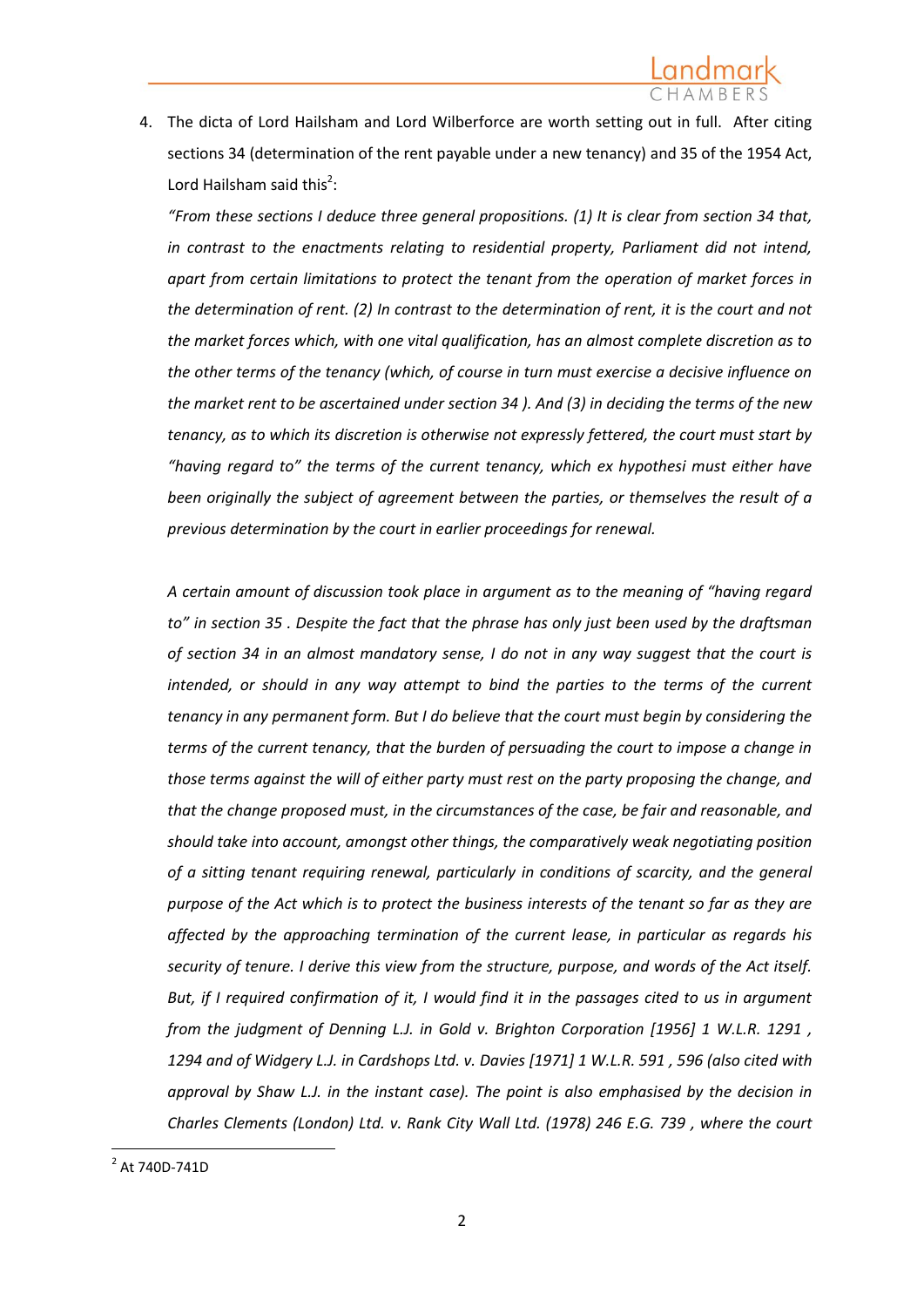*rejected an attempt by the landlord as a means of raising the rent to force on a tenant a relaxation of a covenant limiting user which would have been of no value to the particular tenant, and [Aldwych Club Ltd. v. Copthall Property Co. Ltd. \(1962\) 185 E.G. 219](http://login.westlaw.co.uk/maf/wluk/app/document?src=doc&linktype=ref&&context=4&crumb-action=replace&docguid=I32441320E43611DA8FC2A0F0355337E9) where the court rejected an attempt by the tenant to narrow the permitted user with a view to reducing the rent.*

*A further point which was canvassed in argument, and with which I agree, is that the discretion of the court to accept or reject terms not in the current lease is not limited to the security of tenure of the tenant even in the extended sense [referred to by Denning L.J. in Gold](http://login.westlaw.co.uk/maf/wluk/app/document?src=doc&linktype=ref&&context=4&crumb-action=replace&docguid=IB22C34F0E42711DA8FC2A0F0355337E9)  [v. Brighton Corporation \[1956\] 1 W.L.R. 1291](http://login.westlaw.co.uk/maf/wluk/app/document?src=doc&linktype=ref&&context=4&crumb-action=replace&docguid=IB22C34F0E42711DA8FC2A0F0355337E9) . There must, in my view, be a good reason based in the absence of agreement on essential fairness for the court to impose a new term not in the current lease by either party on the other against his will. Any other conclusion would in my view be inconsistent with the terms of the section. But, subject to this, the discretion of the court is of the widest possible kind, having regard to the almost infinitely varying circumstances of individual leases, properties, businesses and parties involved in business tenancies all over the country."*

## 5. Lord Wilberforce added the following<sup>3</sup>:

*"The Act, in the portion (Part II) of it which deals with business tenancies, is in the main a discretionary Act, giving wide powers to the judge to grant and settle the terms on which the business tenant is to have a new lease. This applies particularly to [sections 33 and 34](http://login.westlaw.co.uk/maf/wluk/app/document?src=doc&linktype=ref&&context=4&crumb-action=replace&docguid=I6A34E2C0E44811DA8D70A0E70A78ED65) , which relate to the duration of the tenancy and the rent. The crucial section, for present purposes, is [section 35](http://login.westlaw.co.uk/maf/wluk/app/document?src=doc&linktype=ref&&context=4&crumb-action=replace&docguid=I6A369070E44811DA8D70A0E70A78ED65) which relates to the terms of the tenancy, other than terms as to duration and rent. This section contains a mandatory guideline or direction to "have regard to" the terms of the current tenancy and to all relevant circumstances. The words "have regard to" are elastic: they compel something between an obligation to reproduce existing terms and an unfettered right to substitute others. They impose an onus upon a party seeking to introduce new, or substituted, or modified terms, to justify the change, with reasons appearing sufficient to the court (see [Gold v. Brighton Corporation \[1956\] 1 W.L.R. 1291](http://login.westlaw.co.uk/maf/wluk/app/document?src=doc&linktype=ref&&context=4&crumb-action=replace&docguid=IB22C34F0E42711DA8FC2A0F0355337E9) , 1294 — on "strong and cogent evidence" per Denning L.J., [Cardshops Ltd. v. Davies \[1971\] 1 W.L.R. 591](http://login.westlaw.co.uk/maf/wluk/app/document?src=doc&linktype=ref&&context=4&crumb-action=replace&docguid=I82535DD1E42711DA8FC2A0F0355337E9) , 596 per Widgery L.J.).* 

 $3$  At pp. 747D-H and 748E-749H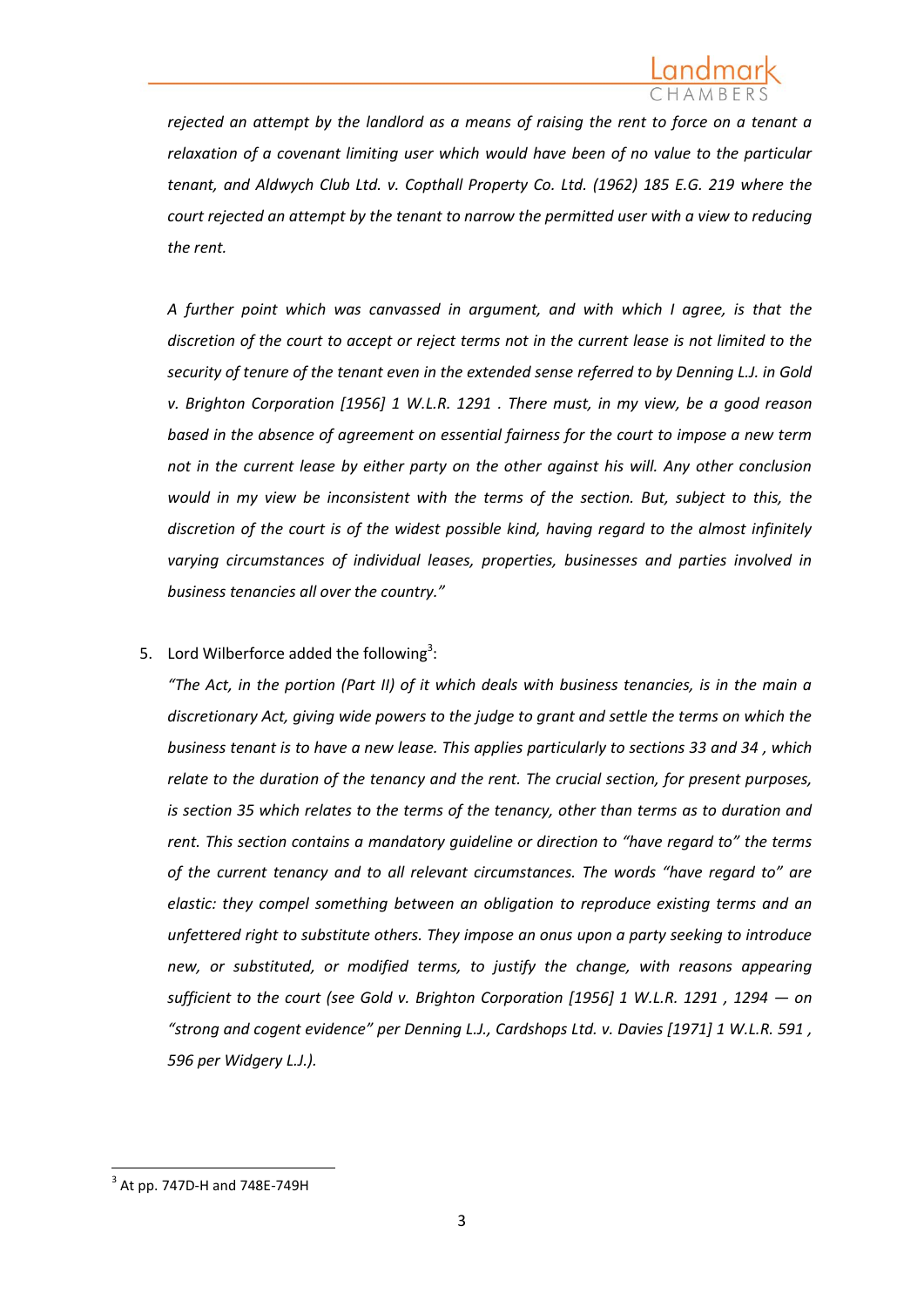*If such reasons are shown, then the court, applying the words "all relevant circumstances," may consider giving effect to them: there is certainly no intention shown to freeze, or in the metaphor used by learned counsel, to "petrify" the terms of the lease. In some cases, especially where the lease is an old one, many of its terms may be out of date, or unsuitable in relation to the new term to be granted. If so or for other good reasons shown, the court has power to order a modification by changing an existing term or introducing a new one (e.g. a break clause, cf. [Adams v. Green \(1978\) 247 E.G. 49](http://login.westlaw.co.uk/maf/wluk/app/document?src=doc&linktype=ref&&context=4&crumb-action=replace&docguid=I31929D70E43611DA8FC2A0F0355337E9) ). Before doing so it will consider any objections by the tenant, and where there is an insoluble conflict, will decide according to fairness and justice. …*

*The landlord's case for a shift of the burdens as I have indicated rests upon two broad foundations. The first is that such a shift is, for quite genuine and respectable reasons, in the interest of the landlord. I accept this; I think that it is shown by evidence that in the present and foreseeable state of the property market, a freehold interest in commercial property, at least in London, commands a higher price if let on "clear leases" — i.e. leases in which the tenants bear all the costs and risks of repairing, maintaining and running the building of which their demised premises form part, so that the rent payable reaches the landlord clear of all expenses and overheads. Thus the landlord demonstrates a genuine interest in departing from the existing terms of the lease. Secondly, the landlord asserts that new leases of property, such as that with which we are concerned, are now granted and accepted by tenants as "clear leases." This too is supported by the evidence. But, in my opinion, though a relevant circumstance it is not decisive. There is no obligation, under [section 35](http://login.westlaw.co.uk/maf/wluk/app/document?src=doc&linktype=ref&&context=4&crumb-action=replace&docguid=I6A369070E44811DA8D70A0E70A78ED65) of the Act, to make the new terms conform with market practice, if to do so would be unfair to the tenant. and there is no inherent necessity why the terms on which existing leases are to be renewed should be dictated by those of fresh bargains which tenants may feel themselves obliged to accept. The court has to compare the advantage desired by the landlord with the detriment to be suffered by the tenants and to consider whether any monetary compensation offered against that detriment ought fairly to be imposed upon the tenants in exchange for the acceptance of that detriment. That money is not necessarily fair compensation for a change in existing rights is obvious in itself and is well recognised by the law in relation, for example, to compulsory acquisition and to the granting of damages instead of an injunction.*

*There can be no doubt in my opinion that this detriment is real and serious. Considering only the obligation to bear a proportion of the cost of maintaining and repairing the exterior and*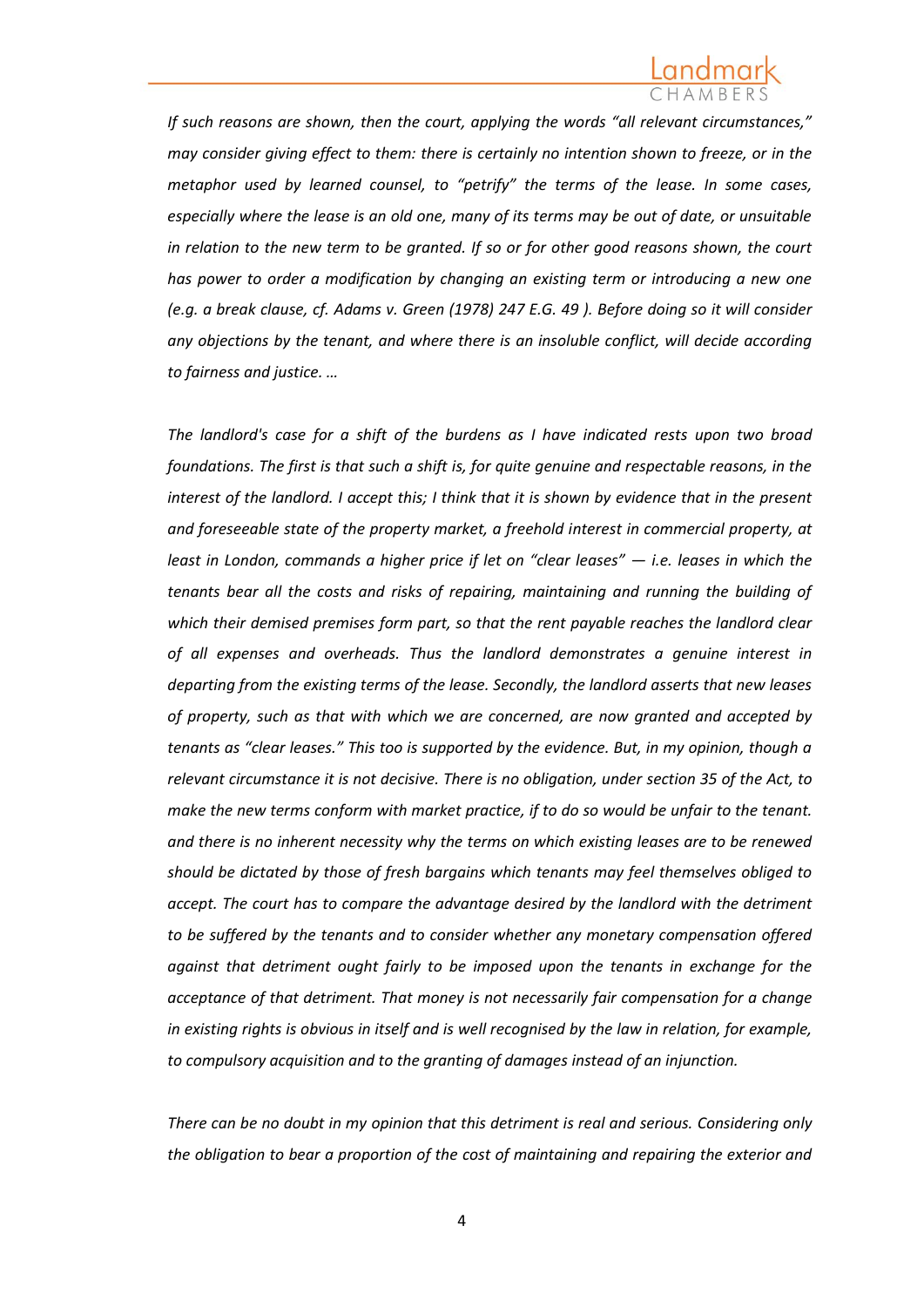*common parts of the building, to impose this upon the tenants is something which they may most reasonably resist. They risk incurring a liability which is unpredictable and which may, in the event of a structural defect, be very great. They have no power of precautionary inspection or survey, since they only have access to part of the building. They have no means of verifying that work for which they are charged was necessary at the time, or was truly repair and not improvement, the cost of which ought not to be put on the tenants, nor of controlling what work has been done or how it has been done. As tenants, carrying on a solicitor's business, they have no staff capable of performing these tasks, whereas the landlord, as a large property company with an interest in over 200 buildings in the City of London, has. If work can be ordered and effected by persons, other than those who have to bear the cost, risks of extravagance and misdirection of effort may be created. The same separation of responsibility necessitates a system of charging by certificate and of preventing challenges, except in rare cases, which is of its nature onerous and prejudicial.*

*The character of the two parties' interests in the land — the landlord's an indefinite one by freehold, the tenants' a limited one over a comparatively short period, even though capable of renewal if the tenant so wishes, is such as to call for the assumption of long term risks by the former: his benefit too is long term and will not, according to the evidence, emerge till the 1990's. Transference of these rights to the leaseholders, accompanied, as is inevitable, by separation of control, creates a risk disproportionate to their interest. If it is reasonable for the landlord to wish to get rid of these risks in exchange for a fixed payment (reduction in rent) it must be equally, or indeed more, reasonable for the tenants to wish, against receipt of that reduction, to avoid assuming it. The tenants are being asked to bear all the risks of property management, a business which they have not chosen, being management by others in the interest of those others. The present distribution of burdens is that freely and contractually agreed upon so recently as in 1972. To recast it involves a serious departure from the terms of the current lease. In my opinion, a court which has to have regard to the terms of the current lease ought not to sanction such a departure, and such other circumstances as should fairly be taken into account — the landlord's wishes and the increasing acceptance by others, in different situations, of clear leases — are insufficient to give grounds for so doing."*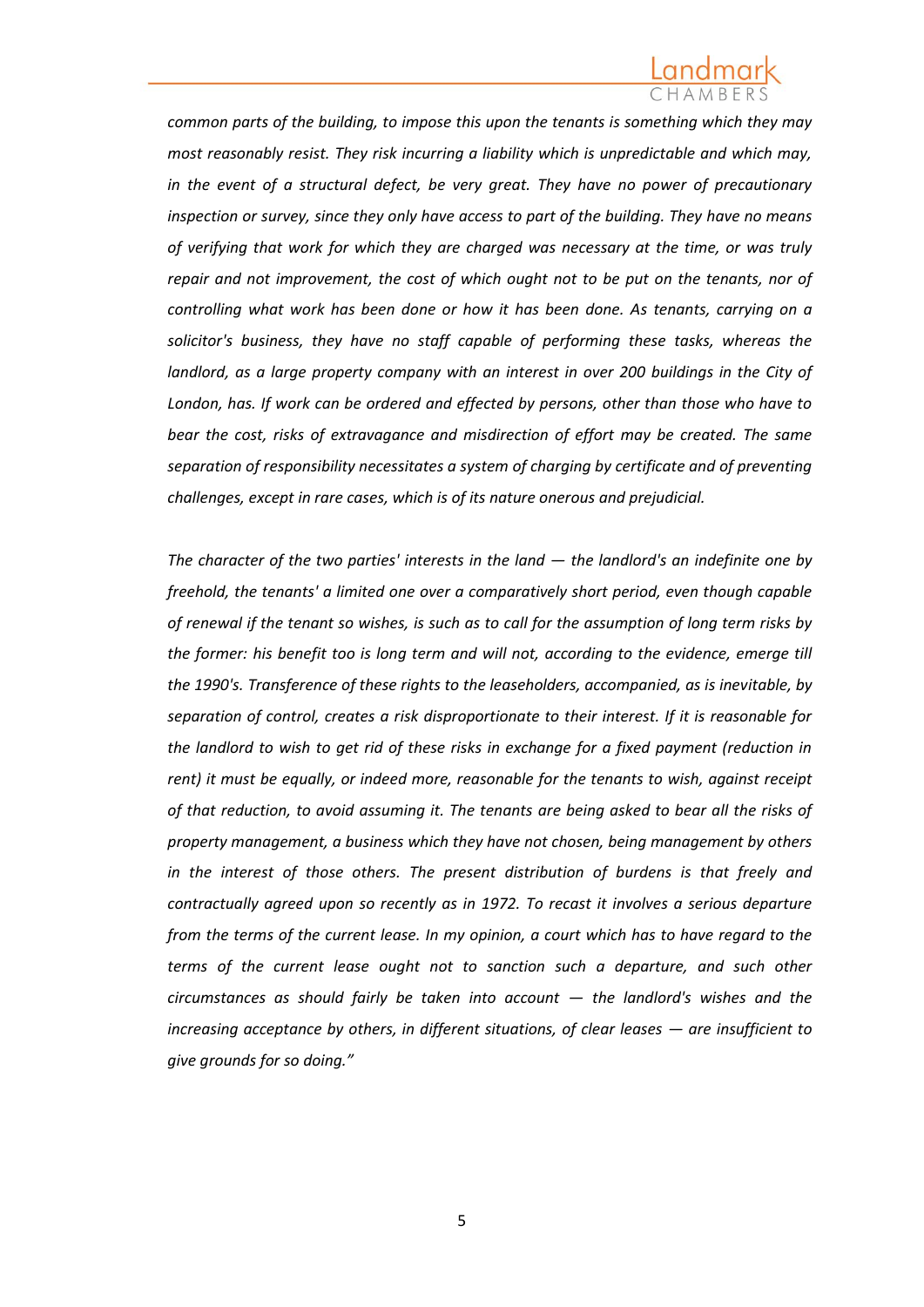# Landmark

## **RECENT CASE LAW: A PRACTICAL APPLICATION OF THE O' MAY GUIDANCE**

- 6. The application of s 35 was most recently considered in *Edwards & Walkden (Norfolk) Ltd v The Mayor and Commonality and Citizens of the City of London<sup>4</sup>* ("the City"), another service charge dispute*.* The facts of that case are rather unusual but it gives an interesting glimpse into the practical implications of applying the *O'May* guidance in a complex environment.
- 7. The case involved the renewal of a number of business tenancies of stalls, shops and offices at Smithfield Market. Two preliminary issues were raised, the first involving the impact of the Metropolitan Meat and Poultry Markets Act 1860 on the amount of rent payable by the tenants; the second, with which we are concerned here, being whether the rent should be all inclusive with an element for service charge predicted at the date of grant or should be exclusive with a separate provision made for a variable service charge. The tenants argued for the former whilst the City sought the latter on the basis that the tenants would then bear the true cost to the City of providing services and maintaining the Market.
- 8. The history of the terms under which the units in the Market were occupied was long and intricate. Over the years there had been various agreements in relation to rent and service charges. There was significant disruption due to works to the three markets making up "the Market" and there was thus agreement that a temporary all-inclusive rent would apply in relation to units in the East and West Markets and one unit in the Poultry Market. There were separate agreements in relation to other units in the Poultry Market. Some of the units were subject to a rent plus variable service charge regime whilst two units were occupied under an all-inclusive agreement. In all cases the parties were in dispute as to what regime should apply when normality returned following the works. Significantly, new leases granted in 2001 of a number of units noted the dispute and said that, upon renewal, the parties would enter into negotiations to determine whether there should be an inclusive rent or an exclusive rent and variable service charge and that, in default of agreement, there would be an application to court in accordance with the 1954 Act.
- 9. The tenants argued that they required predictability in terms of future costs and claimed that the City was inefficient and had failed to properly maintain the Market so that a variable service charge would expose them to unacceptable risk of future major expenditure. The judge rejected the argument. He noted that the City proposed that a

**<sup>.</sup>** 4 [2012] EWHC 2527 (Ch)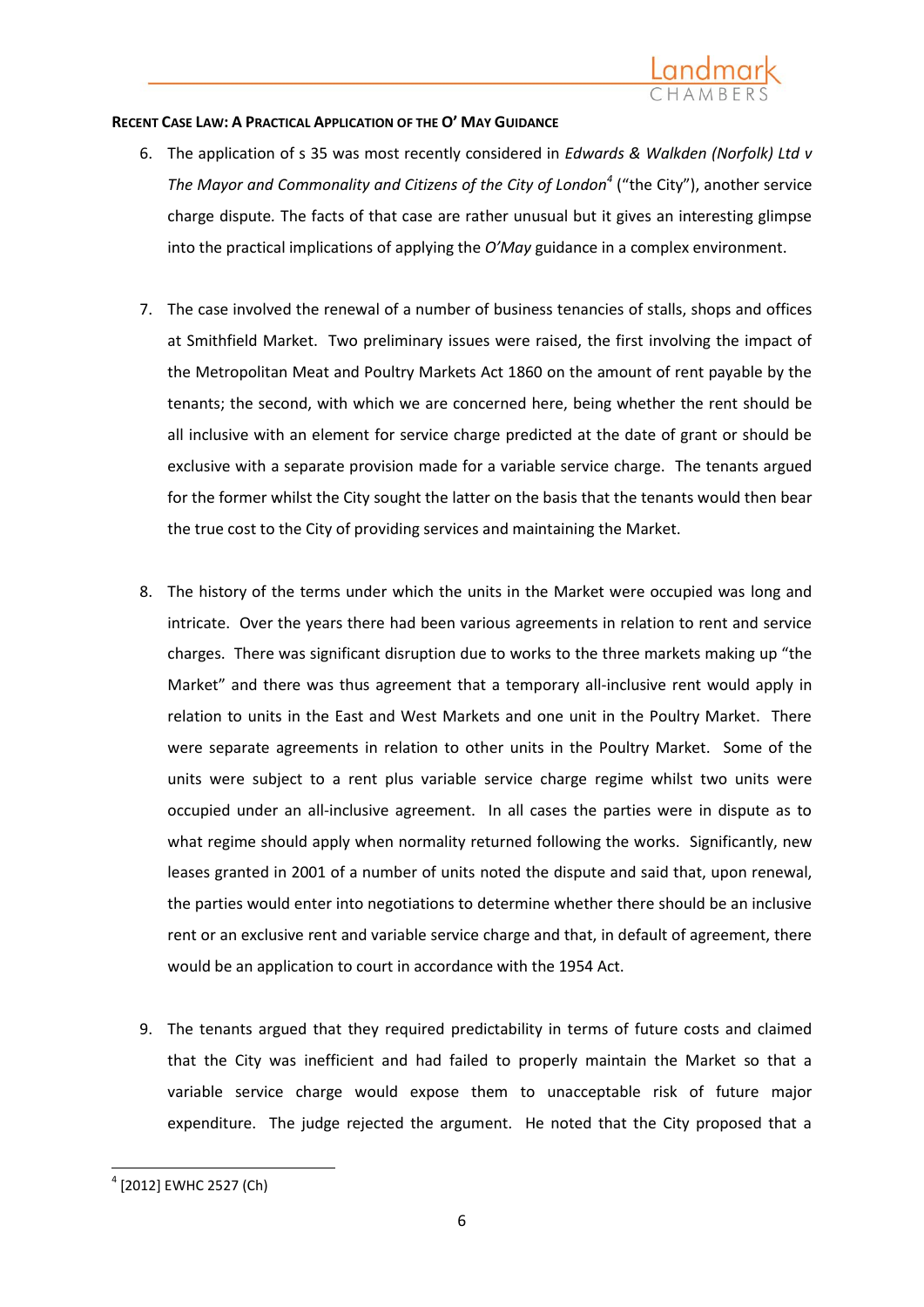neutral building surveyor inspect and report back on the condition of the fabric of the Market and that any necessary work be carried out at its' expense. He found that the City's main expenditure related to the day to day operation of the Market (such as cleaning, providing security, providing electricity and specialist equipment) for the benefit of the tenants and that the City had operated reasonable efficiently. Further, because the tenants of the units in the Market intended to trade for a very long time, they had an interest in the fabric of the building so that sums spent on maintenance benefited landlord and tenant jointly. That contrasts with the circumstances in *O' May* where the court concluded that the nature of the parties' interest in the land was such as to call for the assumption of long-term risks by the landlord.

10. Concerns that the tenants might have as to the services carried out and levels of expenditure were met by City's proposed mechanisms within the service charge regime for review and participation in the standards of service provision and levels of cost. The RICS Code of Practice: Service Charges in Commercial Property (2<sup>nd</sup> Ed. 2011) recognised that the adoption of a variable service charge to cover the provision of services by a landlord in multioccupied commercial premises was generally regarded as fair by both landlords and tenants.

## **CURRENT LEASE TERMS: DEPARTURE**

- 11. The most interesting aspect of the case for present purposes<sup>5</sup> is the judge's conclusion that he was entitled to depart from the terms of current leases. Although he noted that the Court should not generally exercise its discretion under s [35](http://login.westlaw.co.uk/maf/wluk/app/document?src=doc&linktype=ref&&context=13&crumb-action=replace&docguid=I6A369070E44811DA8D70A0E70A78ED65) to change the basic parameters of the commercial arrangement between the landlord and the tenant, applying the guidance in *O' May* as a whole, he considered that the City had shown that there were good and sufficient reasons to justify a change in the payment structure.
- 12. The background to the existing payment structure meant that the weight to be attached to it was diminished and most of the leases expressly recognised the existence of a dispute. In those circumstances the same weight could not be attached to the existing terms of the leases as would be appropriate in a more typical case. Moreover, the structuring of the payment terms as the City proposed would best accord with "fairness and justice" between the parties.

 $5$  The case is undoubtedly interesting from the perspective of the historian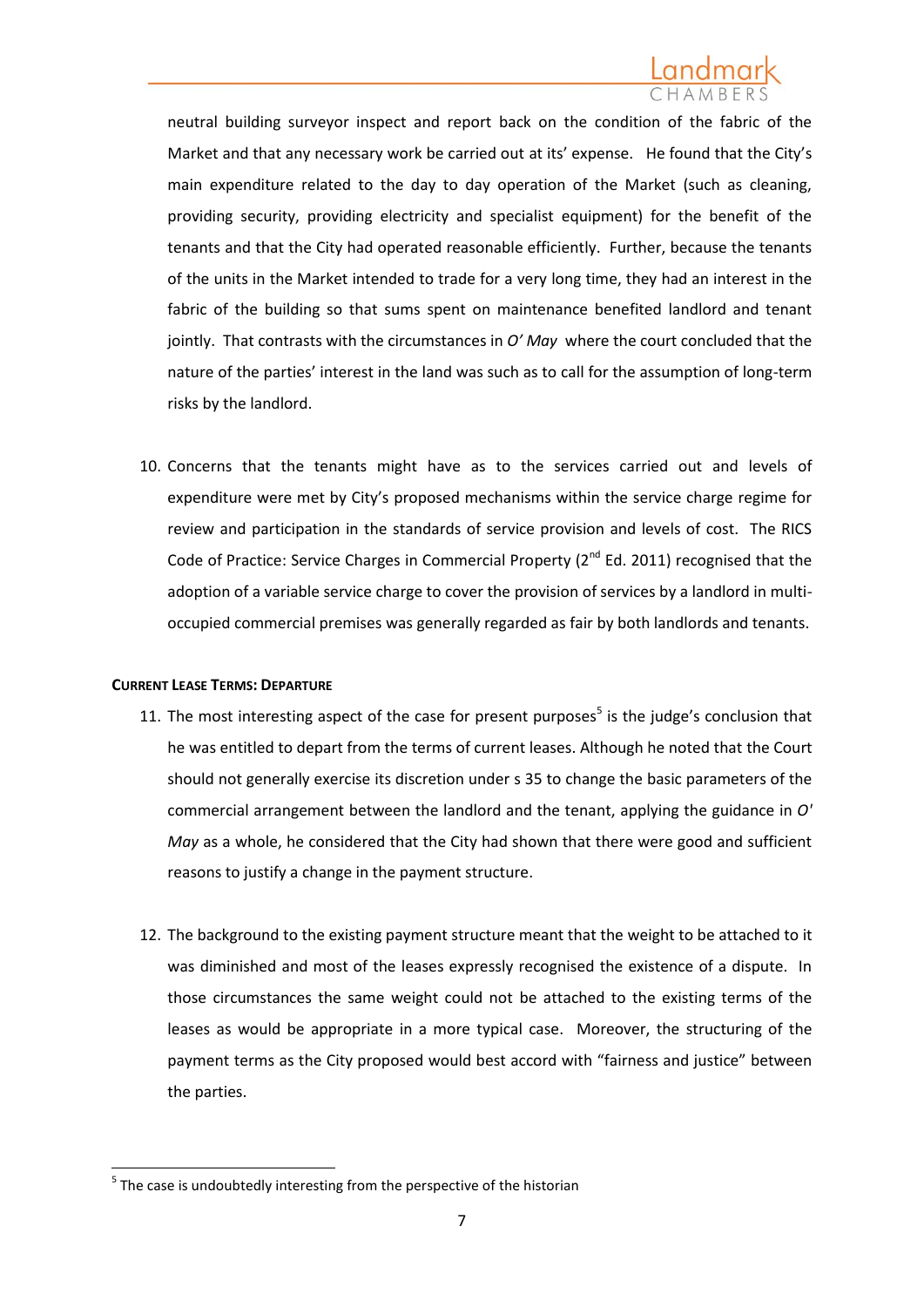- 13. In those cases relating to units in the Poultry Market where the current arrangement was an all-inclusive rent the judge reached the same conclusion. In doing so he found that "all relevant circumstances" as appeared in s 35 included the desirability of having a uniform approach to the calculation and bearing of costs in the Market, applicable so far as possible across all relevant tenancies in the Market generally.
- 14. The judge considered (the author thinks rightly) his reasoning to be supported by *[Hyams v](http://login.westlaw.co.uk/maf/wluk/app/document?src=doc&linktype=ref&&context=13&crumb-action=replace&docguid=IC59B07A0E42711DA8FC2A0F0355337E9)*  Titan Properties Lta<sup>6</sup>. In that case the Court of Appeal had to deal with a similar choice between a simple fixed payment arrangement and a rent plus variable service charge arrangement. The Court allowed an appeal from the order of the county court judge providing for a tenancy with a simple fixed payment arrangement and substituted provision for a variable service charge. Buckley LJ referred to evidence of expert witnesses about modern practice and added his own observations as follows:

*"The witnesses called in the county court included two technical witnesses called on behalf of Mr. Hyams and one called on behalf of Titan Properties Ltd., and in cross-examination each of the witnesses called on behalf of Mr. Hyams agreed that the modern practice in relation to service charges was to make the tenant liable for a proportion of the total costs incurred by the landlord in respect of the provision of services proportional to that part of the building occupied by the tenant; it was established in evidence that the proportion of the building which Mr. Hyams occupied was in fact one-ninth of the building. It was also established that the cost of providing the services for the year 1969–70 was £1,443, one-ninth of which would be approximately £150 a year. It is, I think, evident that the reason for this new practice which was recognised by the witnesses is that in an age of rapidly fluctuating and increasing prices it is a fairer arrangement between landlord and tenant that the tenant should pay a proportion of the cost year by year than that an arbitrary figure should be fixed at the inception of the lease to continue in force throughout, the term as the amount payable in respect of services."*

15. Sachs LJ agreed with the judgment of Buckley LJ and added this:

*"It is quite clear that in the conditions which have been over recent years prevailing as regards increases required on expenditure on services the charges for those services should, when questions arise under the [Landlord and Tenant Act 1954](http://login.westlaw.co.uk/maf/wluk/app/document?src=doc&linktype=ref&&context=13&crumb-action=replace&docguid=I609AB1B0E42311DAA7CF8F68F6EE57AB) , normally be separated from the rent itself. It is equally clear that it is necessary that when a new lease is granted, at any* 

 $^{\rm 6}$  (1972) 24 P & CR 359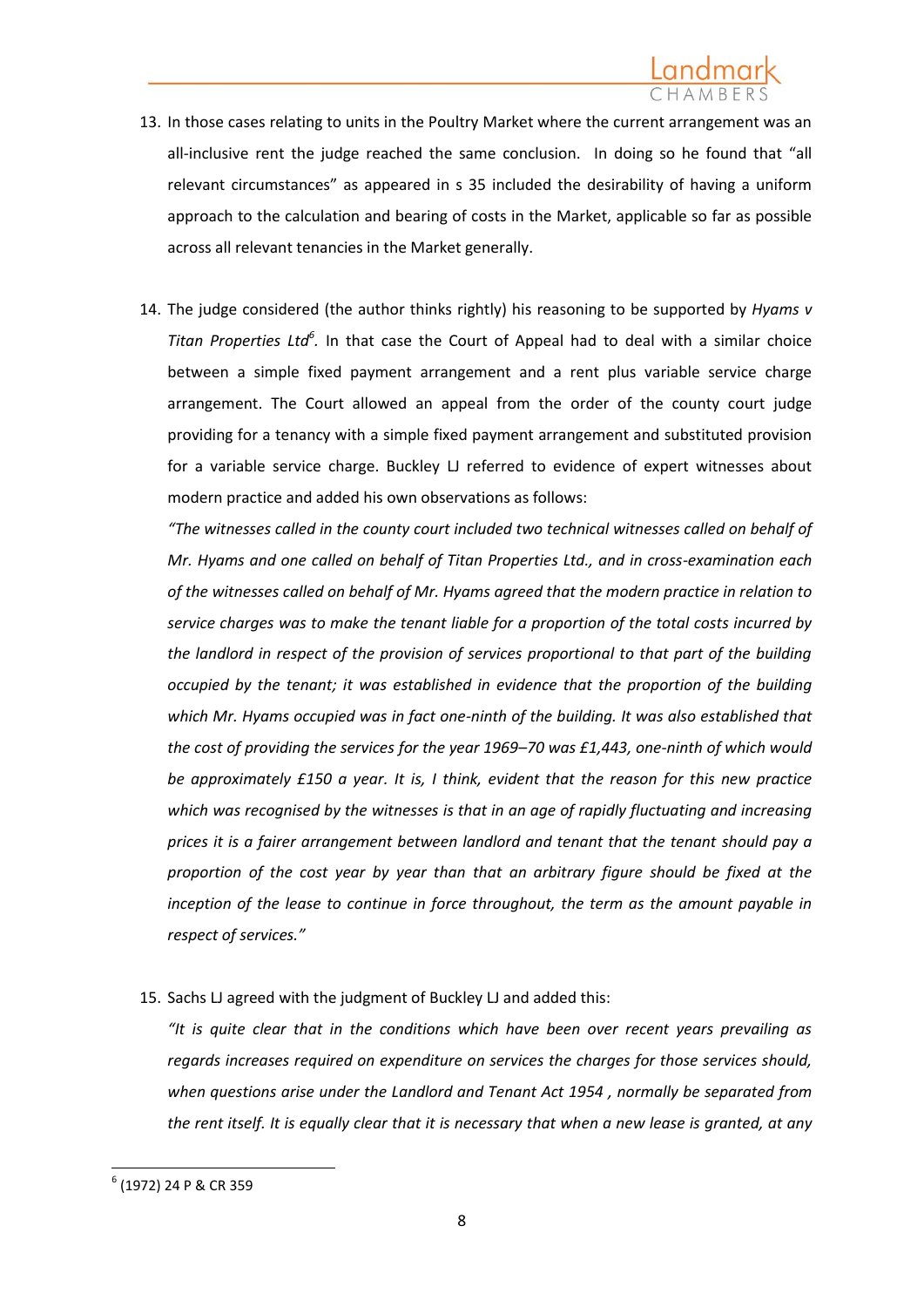*rate where the service charge is not merely minimal, there should be inserted in the lease a formula of the type referred to by Buckley L.J.; the simple reason for this is that in no other way can one obtain an appropriate measure of fairness as between landlord and tenant. To try and fix for these somewhat unpredictable increases—and I mean, of course, "unpredictable" as regards percentage—over a period of some five years a fixed mean sum is an exercise which is bound to result in unfairness to one side or the other."*

## **IMPACT OF TERMS ON RENT**

- 16. It was explained in *O' May* that the approach to be taken by the court under Part II of the 1954 Act was to determine the terms of the lease other than as to rent and then to assess a market rent in the light of those terms. In *Edwards & Walkeden* it was common ground that the level of rent payable would vary depending upon where the risk lay for future costs for management and maintenance.
- 17. There are therefore (although the concept does at first seem a surprising one) circumstances in which a tenant would prefer more restrictive terms because of the corresponding effect on the rent. In *Charles Clements (London) Ltd v Rank City Wall Ltd<sup>7</sup> ,* for example the landlord sought to vary the user covenant so that consent for change of use could not be unreasonably withheld. If the proviso was included, the rent would be considerably higher. The tenant's evidence was, however, that it did not wish to carry on an alternative business or to assign the premises. In those circumstances it was held that the user covenant should not be varied. The right course was to take the terms of the existing lease as a sufficient guide, and not to make the alteration desired by the landlord since no special reason is shown for it and the tenant objects to it.
- 18. Similarly in *Amarjee v Barrowfen Properties Ltd<sup>8</sup>* there was an oral periodic tenancy. The tenant sought a user clause restricting his use of the premises to that of furniture and carpet retailing. As the court put it:

*"The plaintiff would like to reap the benefit in terms of rent, of being subject to a clause restricting his use of the premises to that of furniture and carpet retailing. The defendant, for diametrically opposite reasons, contends for a wider user clause."*

<sup>7</sup> [1978] 1 EGLR 47

 $^8$  [1993] 2 EGLR 133, CC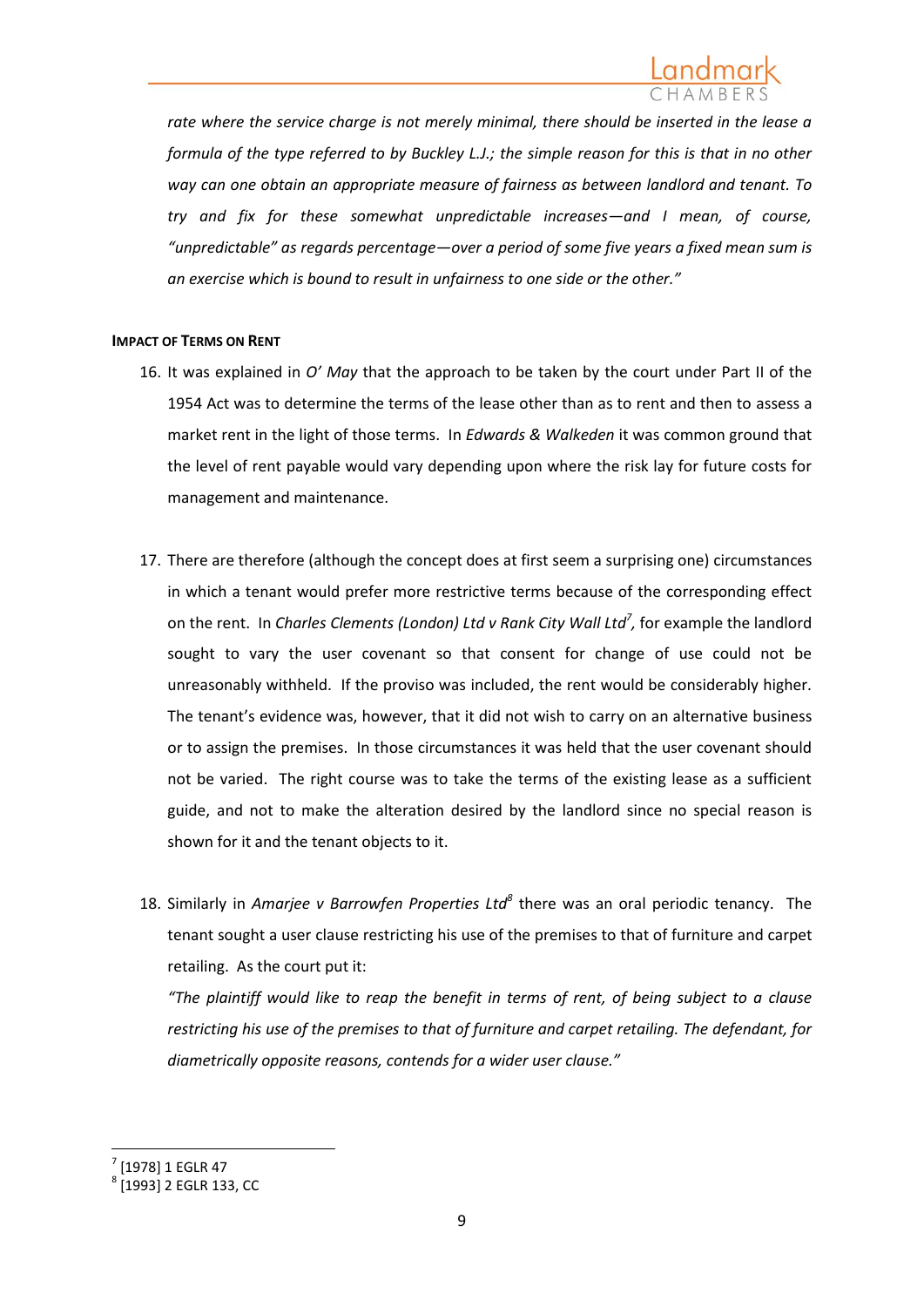

19. The judge held that, had there been a previous lease with an unrestricted user clause, he would not have considered a change to a restricted user clause as being justified. There being no such previous lease, and the tenant having so far at all times restricted his user to furniture and carpet sales, he could see no reason to reject his proposal.

## **ADDITIONAL RIGHTS: THE INTERACTION BETWEEN S 35 AND S 32(3)**

- 20. A further issue arises as to the inclusion in the new lease of rights enjoyed by the tenant in connection with the old lease and the interaction between S 35 and S 32(3).
- 21. Section 32(3) provides:

*"Where the current tenancy includes rights enjoyed by the tenant in connection with the holding, those rights shall be included in a tenancy ordered to be granted under section 29 of this Act, except as otherwise agreed between the landlord and the tenant or, in default of such agreement, determined by the court."*

22. "The holding" is defined by section 23(3)

*"In the following provisions of this Part of this Act the expression "the holding", in relation to a tenancy to which this Part of this Act applies, means the property comprised in the tenancy, there being excluded any part thereof which is occupied neither by the tenant nor a person employed by the tenant and so employed for the purposes of a business by reason of which the tenancy is one to which this Part of this Act applies."*

- 23. It is thought (subject to the finding of a judge in a case mentioned below) that neither s 35 nor s 32(3) enable a court to grant to a tenant rights over the landlord's land not enjoyed under the terms of the current tenancy.
- 24. In *G Orlik (Meat Products) Ltd v Hastings & Thanet Building Society<sup>9</sup>* the landlord's predecessor in title had granted the tenant a right to park vehicles on land not forming part of the tenant's holding as defined under the Act. Upon an application for a new lease the tenants claimed that it should contain a term permitting them to park motor vans used in their business in such a way that they will, as to part of their width, stand over a part of a yard which belongs to the landlords, adjacent to the land comprised in the lease. The landlords contend that no such term can properly be included in the new lease.

 $^{\mathrm{9}}$  (1975) 29 P & CR 126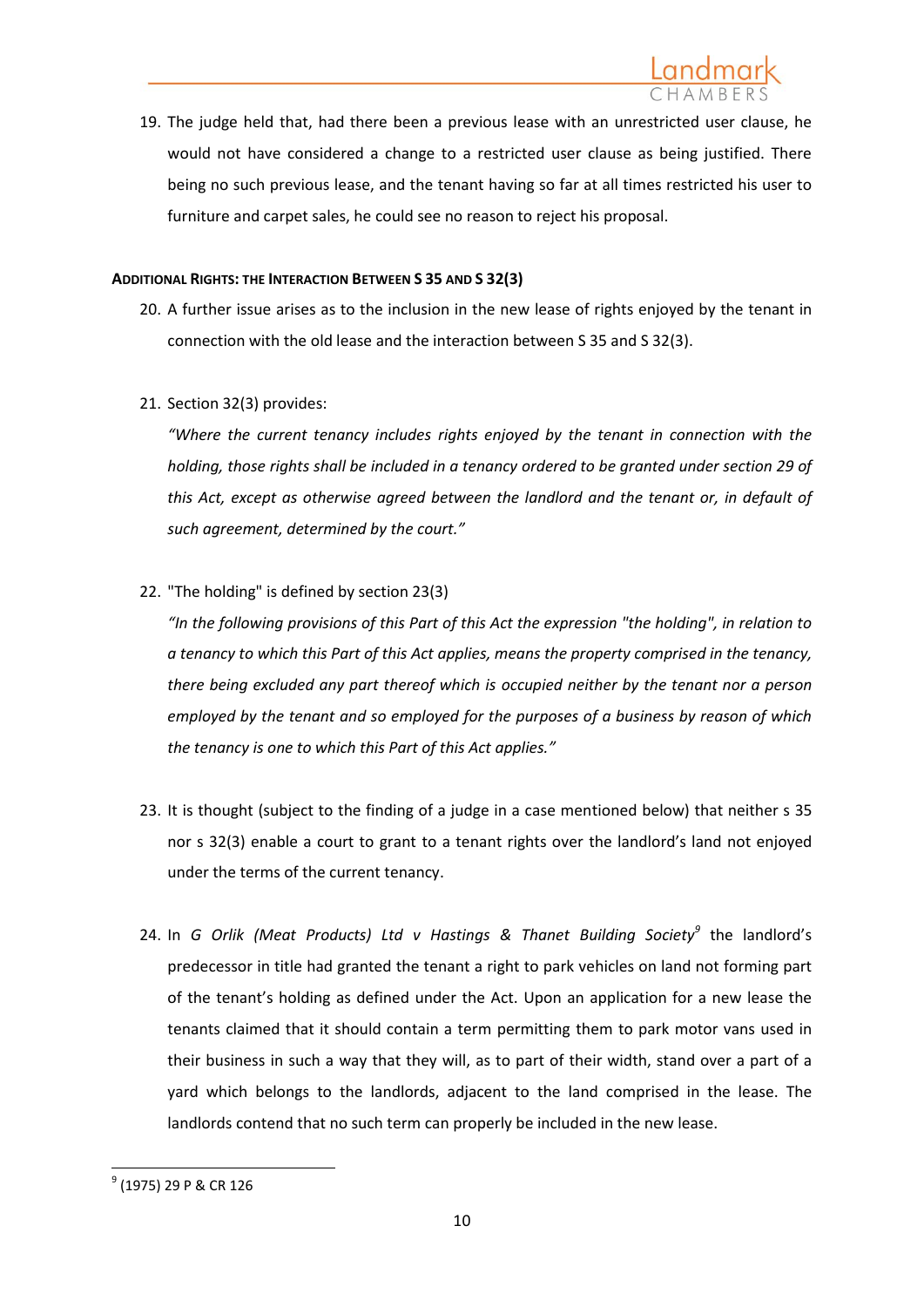

- 25. On appeal the court held that no such term was included in the current lease and that any licence granted by the landlord's predecessor in title was purely contractual and did not bind the current landlords therefore s 32(3) did not apply. There was no finding, and no evidence to support such a finding, that the current landlords were aware of the licence when they purchased the reversion. Not being a term of the current lease the right claimed did not fall to be considered under s 35.
- 26. In *J Murphy & Sons Ltd v Railtrack Plc<sup>10</sup>* a similar issue arose. The land demised under the tenancy was landlocked and the landlord had no power to grant the tenant access, although the tenant had de facto access because it owned the freehold of two parcels of land bordering the land demised. The lack of access was held to be a material factor in determination of the market rent under s 34. The landlord appealed arguing that the lack of access should be disregarded because the statutory assumption of a willing tenant could not apply where the premises were landlocked. Alternatively it was argued that that, by reason of s 32(3) or s 35 access should be treated as provided under the tenancy. Peter Gibson LJ giving the first judgment of the court said:

*"…as [counsel for the landlord] very fairly conceded, there are great difficulties in his way. In my judgment, those difficulties are insuperable. I cannot see how, under section 32(3), one can treat the tenancy as including rights that simply are not conferred by that tenancy. As for section 35(1), reliance upon that section would mean asking the court to confer new rights in relation to the tenancy that were not granted by the lease, and this court in G Orlik (Meat Products) Ltd v Hastings & Thanet Building Society…was not prepared to accept that that was possible."*

27. More recently in *The Picture Warehouse Ltd v Cornhill Investments Ltd<sup>11</sup>* the tenant of business premises in a building that was mainly used as a multi–storey car park was demised three parking spaces on the first floor. After the expiry of the original term, the tenant agreed with the landlord (and headlessee of the building), to take a new lease. Under the new lease, the tenant would vacate the space that it occupied on the second floor and take up space on the ground floor, and it would also relinquish two of its three parking spaces in return for two designated spaces on land at the front of the building. The landlord was to carry out the necessary building work and the tenant's rent would be reduced by £500.

<sup>10</sup> [2002] 1 EGLR 48

<sup>&</sup>lt;sup>11</sup> [2008] 12 EG 98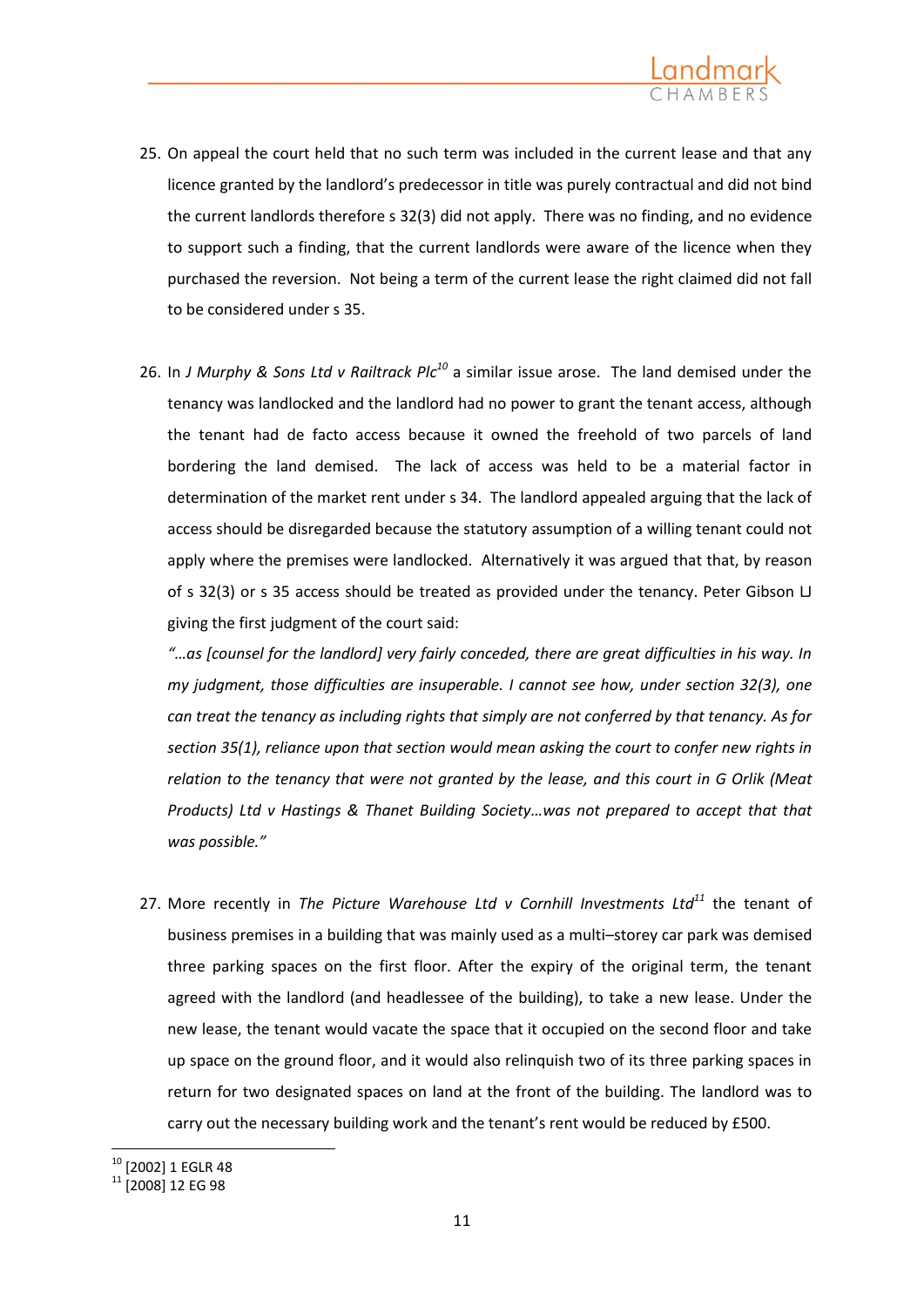

- 28. A dispute arose between the landlord and the local council, which owned the freehold, regarding the use of the forecourt for parking. The tenant sought assurance from the landlord that parking would be available on that land and the landlord responded that parking would be allowed for a maximum of 30 minutes at a time, so as to avoid further conflict with the council.
- 29. A lease was entered into in 2003; it made no reference to designated parking spaces. On application by the tenant for the grant of a new lease it sought to include in the grant an express right to park two vehicles on the forecourt for no more than 30 minutes at a time.
- 30. On the trial of a preliminary issue, the judge found that the tenant granted had a bare licence to park, for no consideration and which could be determined at any time. He declined to include any right to park on the forecourt in the new lease.
- 31. The tenant appealed, contending that s 32(3), should be read broadly to include rights that, although not included in the tenancy, were enjoyed in connection with it. Jack J dismissed the tenant's appeal. The court could not under s 32(3) grant rights not included in the old tenancy.
- 32. The judge went on to say, however, that the discretion in s 35 was wider so the court could under that provision grant a right to park notwithstanding that the old lease did not grant such a right. No right to park was granted because, on the facts of the case it was not appropriate to do so.
- 33. That decision appears to be somewhat in conflict with the Court of Appeal's comments in *J Murphy & Sons* above, although support for the view might be found in *O' May* in which their Lordships stressed the wide nature of the discretion under s 35. There must be a query as to whether the judge was correct, although it does open up possibilities for a challenge to the previously accepted view.

Myriam Stacey The law is stated as at  $17<sup>th</sup>$  October 2012